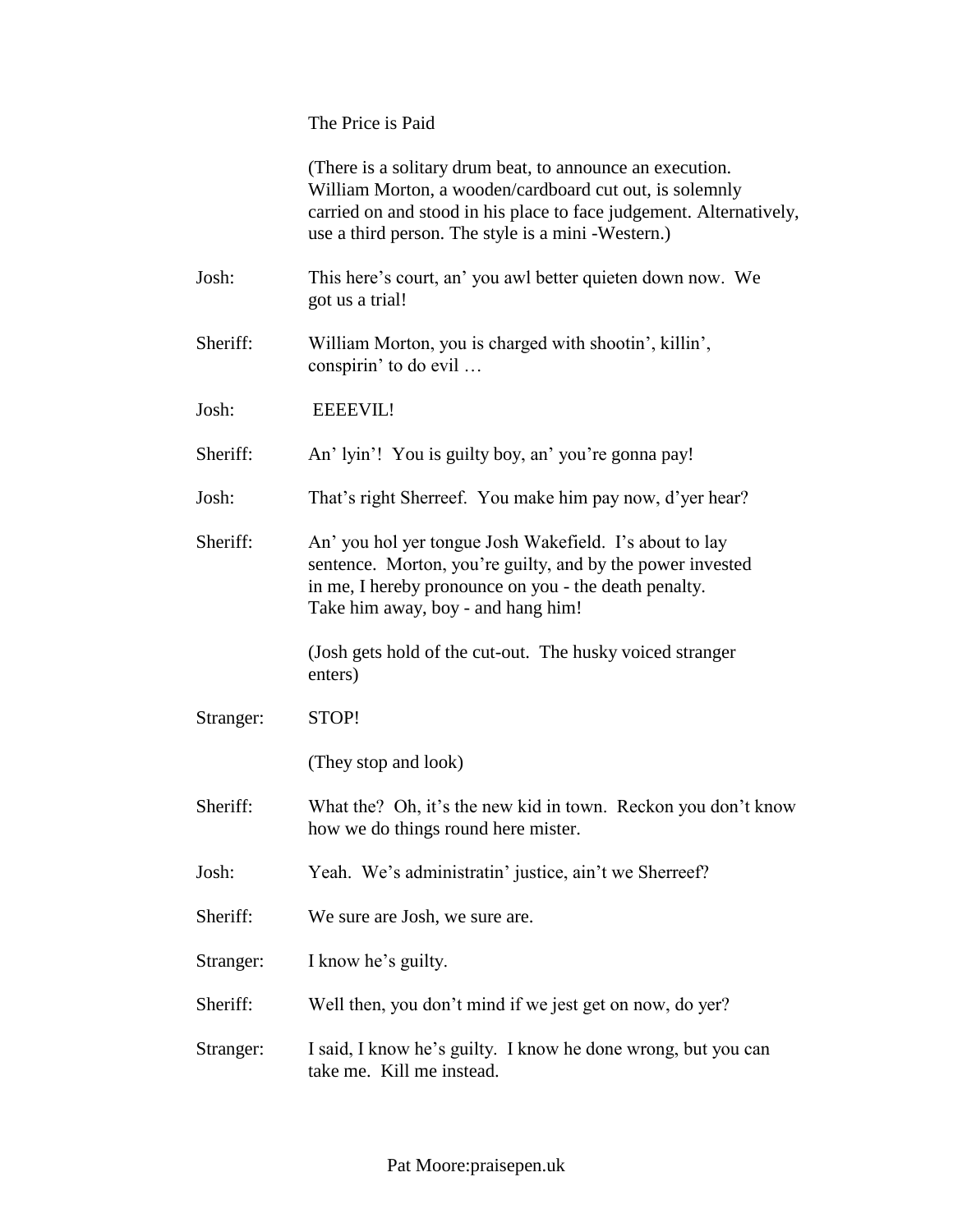| Sheriff:  | What the? Ain't that jest about the craziest thing you ever<br>did hear Josh?                                                                                                                                                                |
|-----------|----------------------------------------------------------------------------------------------------------------------------------------------------------------------------------------------------------------------------------------------|
| Josh:     | Sure is Sherreef. Why, he must ha lost his raising talkin' like<br>that!                                                                                                                                                                     |
| Stranger: | Let him live. You can take me.                                                                                                                                                                                                               |
|           | (Pause. The atmosphere begins to turn menacing)                                                                                                                                                                                              |
| Sheriff:  | Now if you're gonna keep on talkin' like that, you're gonna get<br>yourself in a whole lot of trouble. I might jest believe yer.                                                                                                             |
| Josh:     | Yeah. (Scorn) You're a genuine hero, ain't yer? Pity you're<br>gonna be a dead one!                                                                                                                                                          |
| Stranger: | A man's godda do what a man's godda do.                                                                                                                                                                                                      |
|           | (Josh is scared. The Sheriff groans at the well-used line.<br>They eye each-other, ready for a shoot-out. The Sheriff<br>takes his cigar out of his mouth and blows smoke in the<br>stranger's face, then wheezes.)                          |
| Sheriff:  | You talk too much, boy. Reckon we don't like your face<br>around here.                                                                                                                                                                       |
|           | (He takes the Stranger's hat, drops it, treads on it, then jumps<br>on it.)                                                                                                                                                                  |
|           | Oh dear! Oh my! Oh now ain't that a shame? I jest trodden on<br>your hat! Pick it up boy.                                                                                                                                                    |
|           | (The Sheriff stands. Josh moves in close ready to fight.<br>The stranger picks up the hat, dusts it down and slowly<br>puts it back on. The Sheriff gets hold of it and twists it, to look<br>silly on the stranger. Josh laughs mockingly.) |
|           | Now, ain't you a proper cowboy?                                                                                                                                                                                                              |
| Josh:     | No Sherreef! He ain't a proper cowboy. A proper cowboy has<br>spurs - there!                                                                                                                                                                 |
|           | (He kicks the stranger's shins)                                                                                                                                                                                                              |
| Sheriff:  | Yeah, an' a proper cowboy has a gun, like this one!                                                                                                                                                                                          |